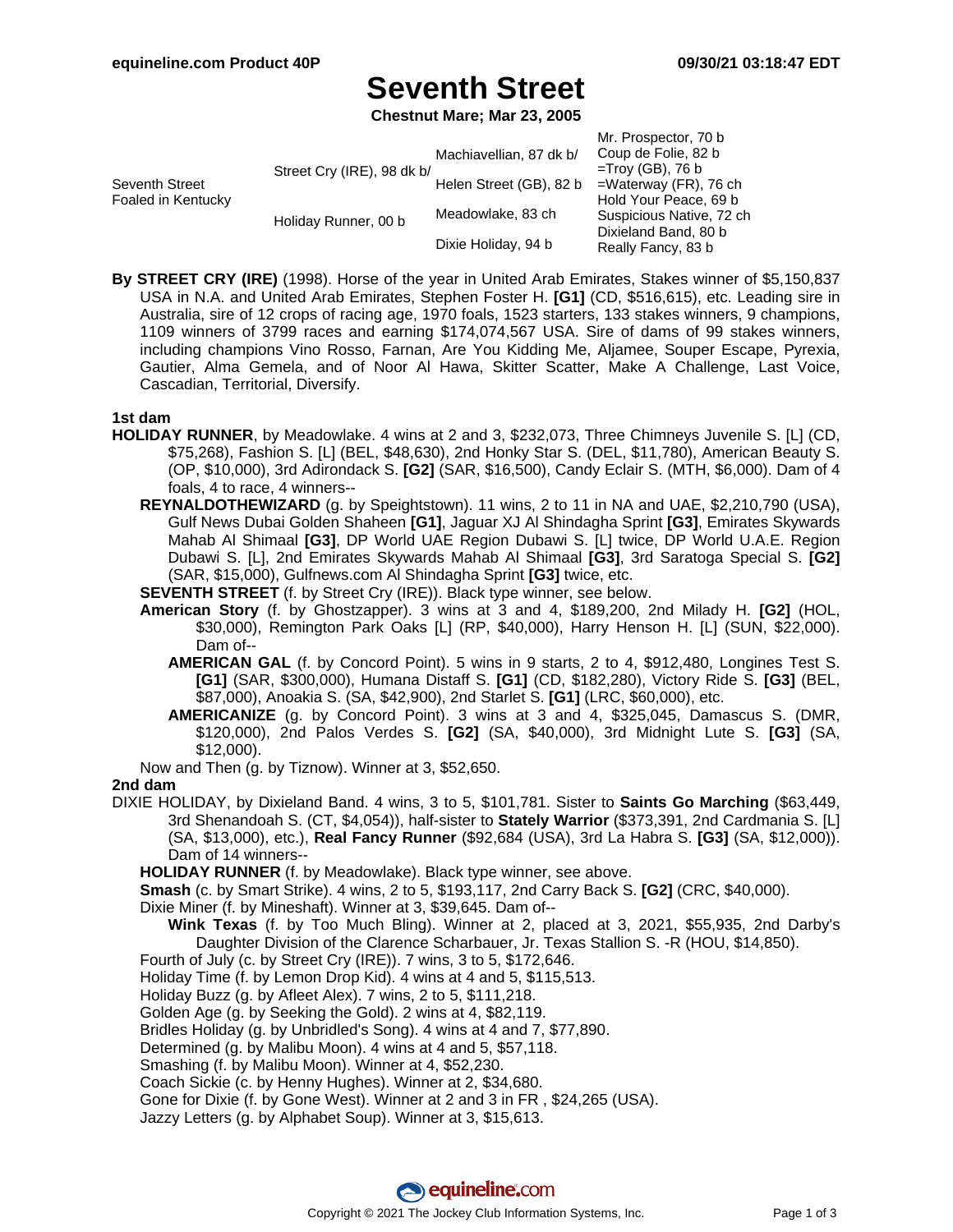## **Seventh Street**

**Chestnut Mare; Mar 23, 2005**

Bonus (c. by Midnight Lute). Winner at 3 and 4 in KOR. **3rd dam**

- **REALLY FANCY**, by In Reality. 2 wins at 2, \$81,900, Anoakia S. **[G3]**. Half-sister to **BLUSHING HEIRESS** (\$356,540, Wilshire H. **[G2]**, etc.). Dam of 12 winners--
	- **Stately Warrior** (g. by Stately Don). 8 wins, 3 to 8, \$373,391, 2nd Cardmania S. [L] (SA, \$13,000), 3rd Cardmania S. -R (SA, \$8,400).
	- **Real Fancy Runner** (f. by Johannesburg). Winner at 2, \$92,684(USA), 3rd La Habra S. **[G3]** (SA, \$12,000). Producer.
	- **Saints Go Marching** (g. by Dixieland Band). 3 wins, 2 to 4, \$63,449, 3rd Shenandoah S. (CT, \$4,054).

Dixie Holiday (f. by Dixieland Band). See above.

- Stormy Playmate (f. by Sky Classic). 3 wins, 2 to 4, \$55,120. Dam of--
	- **Quid Non** (f. by Bertrando). 4 wins, 2 to 4, \$143,032, 2nd CTBA Marian S. -R (FPX, \$11,700). Producer.
- Proper Code (f. by Cryptoclearance). Winner at 2, \$32,710. Dam of--
	- **Fantasy Gal** (f. by In Excessive Bull). 4 wins, 2 to 4, \$67,918, 2nd Sierra Starlet H. -R (RUI, \$12,100), 3rd Chief Narbona New Mexico Bred S. -R (ALB, \$4,350). Dam of--
		- =Saga Of The Storm (AUS) (f. by =Real Saga (AUS)). Winner at 2 in AUS, \$104,842 (USA). Dam of--
			- **=Solar Winds (AUS)** (g. by =Zoustar (AUS)). Placed in 1 start at 2 in AUS, \$38,428 (USA), 2nd John Mcgrath Auto Group Black Opal S. **[G3]**.
- Real Special (g. by Mt. Livermore). 20 wins, 3 to 11, \$299,926.
- Really Sovereign (g. by Leo Castelli). 7 wins, 3 to 8, \$179,468.
- Imarealfancydehere (g. by Dehere). 9 wins, 3 to 6, \$154,742(USA).
- Really Solid (c. by Dixieland Band). 4 wins, 3 to 5, \$88,475.
- Really No Saint (g. by St. Jovite). 4 wins, 3 to 6, \$38,811.
- Quite the Man (g. by Quiet American). 3 wins at 5, \$38,726.
- Social Style (f. by Pancho Villa). Placed at 3, \$5,625. Dam of--
	- Social Belle (f. by In Excess (IRE)). 3 wins at 3 and 5, \$81,060. Dam of--
		- **SUGARINTHEMORNING** (f. by Candy Ride (ARG)). 5 wins at 2 and 3, \$560,554, Fleet Treat S. -R (DMR, \$60,000), Manhattan Beach S. (HOL, \$56,220), 2nd La Brea S. **[G1]** (SA, \$60,000), Santa Monica S. **[G1]** (SA, \$60,000), Santa Monica S. **[G2]** (SA, \$50,000), etc. Producer.
- Club Captain (c. by Red Ransom). Placed at 5 in ENG.
- Oyster Baby (f. by Wild Again). Unraced. Dam of--
	- Flawless (f. by Mr. Greeley). Winner in 2 starts at 3, \$40,600. Dam of--
		- **AUTHENTIC** (c. by Into Mischief). 6 wins in 8 starts at 2 and 3, \$7,201,200, Horse of the year in U.S., Champion 3-year-old colt in U.S., Kentucky Derby **[G1]** (CD, \$1,860,000), Breeders' Cup Classic **[G1]**-ntr, 1 1/4 miles in 1:59.60 (KEE, \$4,120,000), TVG.com Haskell S. **[G1]** (MTH, \$600,000), San Felipe S. **[G2]** (SA, \$240,000), Sham S. **[G3]** (SA, \$60,000), etc.

## **4th dam**

- **NATIVE FANCY**, by Our Native. 5 wins in 8 starts at 2 and 3, \$172,275, Hollywood Lassie S.**-G2**, California Oaks, Sorrento S., 2nd Nursery S., 3rd Del Mar Debutante S.**-G2**. Dam of 5 winners, including--
	- **BLUSHING HEIRESS** (f. by Blushing John). 7 wins, 3 to 5, \$356,540, Wilshire H. **[G2]**, Palomar H. **[G3]**, 2nd Straight Deal H. [L] (SA, \$13,000), Sorority S. [L] (GG, \$10,000).
		- **WINSOME** (f. by War Chant). Winner at 2 and 3, \$88,130, Cellars Shiraz S. (GP, \$21,000).
	- **REALLY FANCY** (f. by In Reality). Black type winner, see above.

Fancy Sheba (f. by Alysheba). Winner at 3, \$5,600.

- Blushing Native (f. by Blushing John). Unraced.
	- **Blushing Marian** (f. by Rizzi). Winner at 2 and 3, \$46,145(USA), 2nd Finger Lakes Juvenile Fillies S. (FL, \$10,000).
- Fancy n' Sharp (f. by Sharpen Up (GB)). Unplaced.

**Sharp Bandit** (c. by Pancho Villa). 7 wins, 2 to 7, \$231,125, 2nd Aprisa H. (FPX, \$8,500).

RACE RECORD for Seventh Street: At 2, unraced; at 3, two wins, once 3rd in 3 starts; at 4, three wins